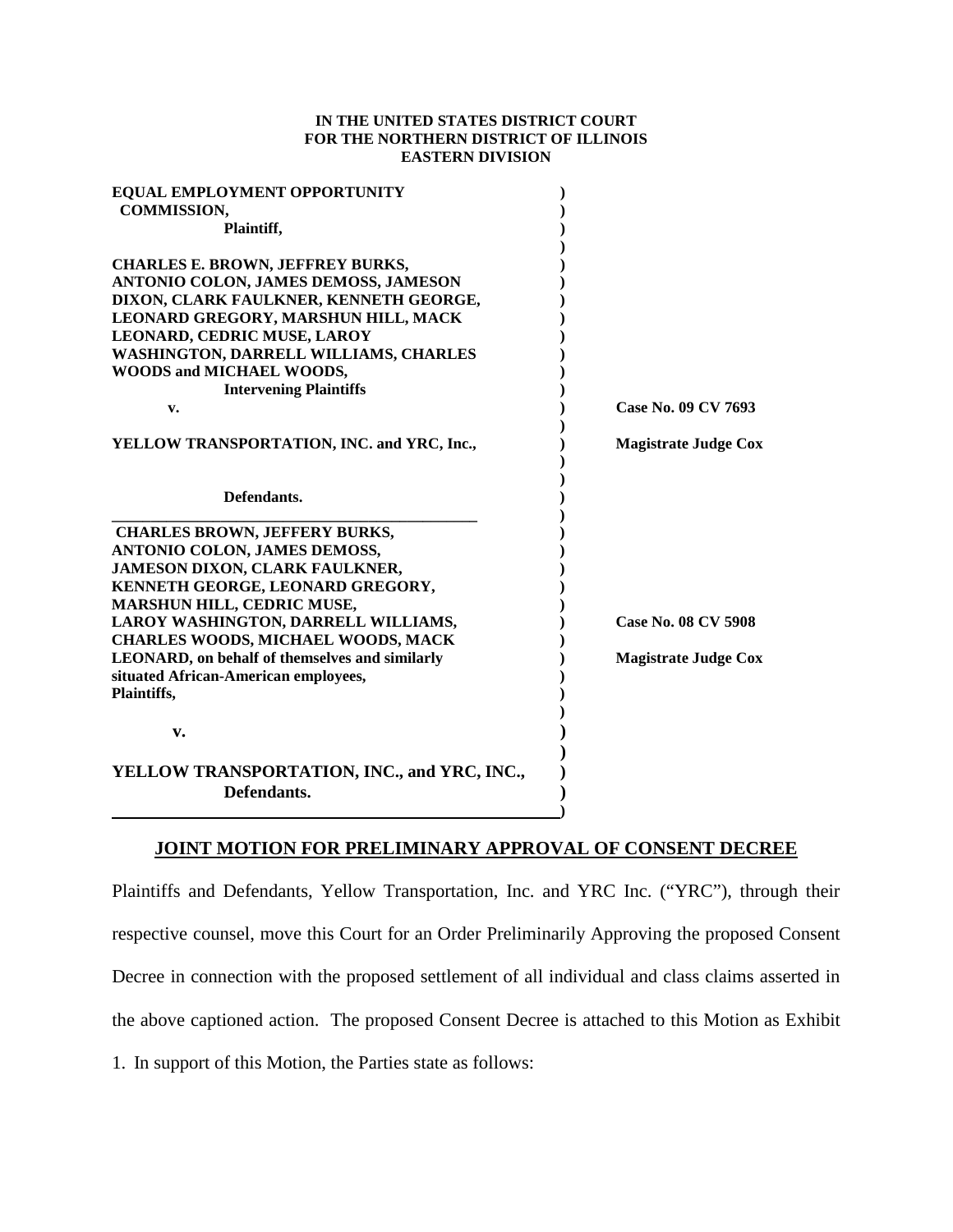1. Plaintiff Equal Employment Opportunity Commission (the "EEOC") filed suit (case number 09 CV 7693) against YRC under Title VII of the Civil Rights Act of 1964 ("Title VII"), 42 U.S.C. § 2000e, *et seq.*, (the "EEOC Chicago Ridge Title VII case"), alleging that YRC discriminated against African-American employees at its Chicago Ridge facility. EEOC alleged that YRC violated Title VII by unlawfully discriminating against a class of African-American employees by fostering a hostile work environment based upon race, and unlawfully discriminated against its African-American employees in the terms and conditions of employment. On October 6, 2010, current and former YRC employees Charles E. Brown, Jeffrey Burks, Antonio Colon, James DeMoss, Jameson Dixon, Clark Faulkner, Kenneth George, Leonard Gregory, Marshun Hill, Mack Leonard, Cedric Muse, Laroy Washington, Darrell Williams, Charles Woods, and Michael Woods ("Intervening Plaintiffs") filed a Complaint in Intervention in the EEOC Chicago Ridge case alleging that YRC violated Title VII by unlawfully discriminating against them individually by fostering a hostile work environment based upon race, and unlawfully discriminated against them in the terms and conditions of their employment at Chicago Ridge.

2. Prior to the EEOC Chicago Ridge Title VII case, on October 15, 2008, 14 of the 15 Intervening Plaintiffs filed a Complaint (case number 08 CV 5908), alleging that YRC had violated Section 1981 of the Civil Rights Act of 1866, 42 U.S.C. § 1981 ("Section 1981"), by discriminating against them and a class of current and former African-American employees who worked on the dock or in the yard (as spotters) at Chicago Ridge (the "Chicago Ridge Section 1981 case"). On July 10, 2010, the Court allowed Mack Leonard to join in the Chicago Ridge Section 1981 case as a Named Plaintiff and allowed the Named Plaintiffs to file their Corrected Amended Complaint ("Amended Complaint").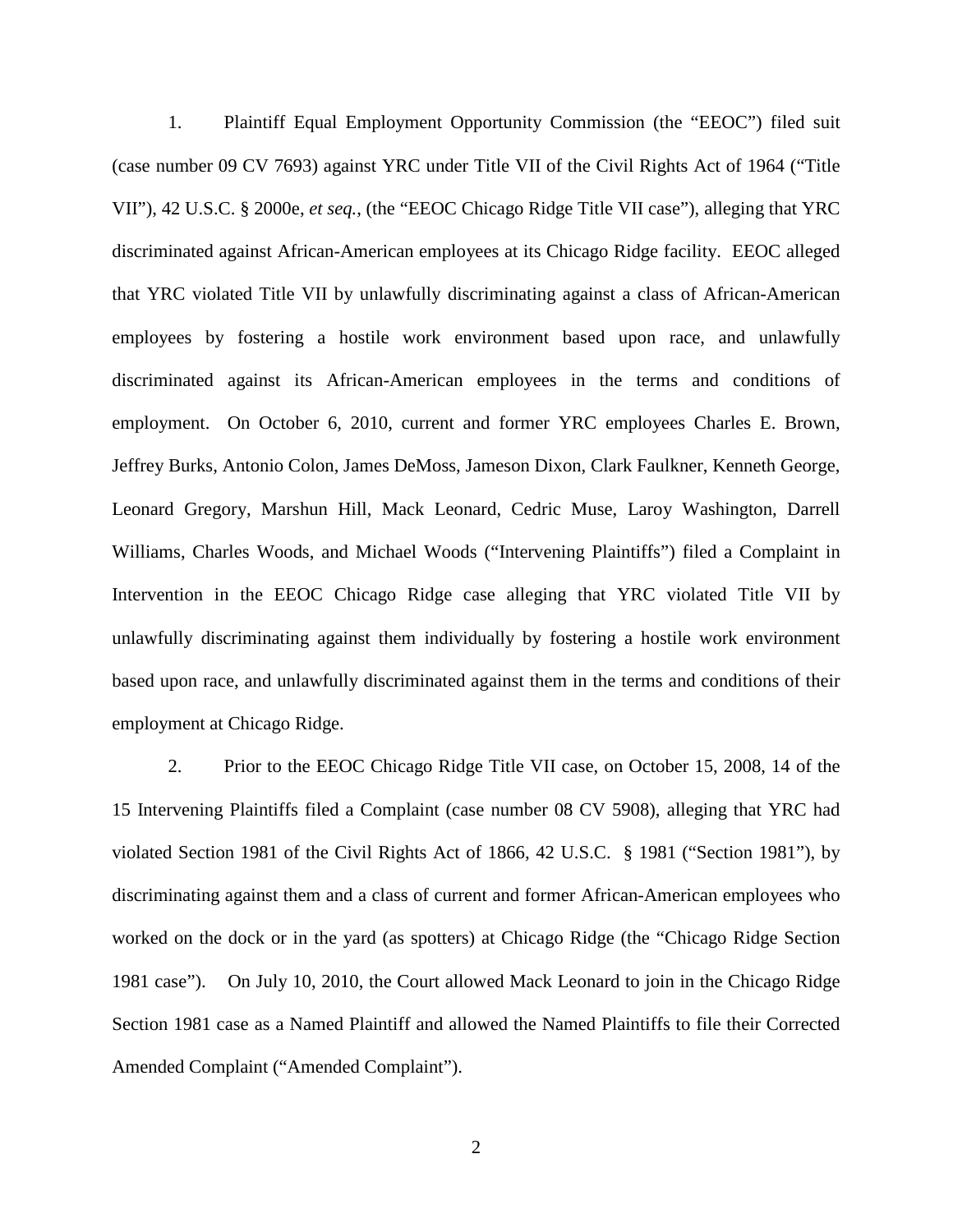3. On May 11, 2011, the Court in the Chicago Ridge Section 1981 case certified a class of African-American employees who had worked at the Chicago Ridge facility under Rule 23(b)(3) of the Federal Rules of Civil Procedure (the "Class"), defined as follows:

> All current and former African-American employees employed between October 15, 2004, and the present by YRC Inc. and Yellow Transportation, Inc., on its docks, in offices located on or near the docks, or in the yard in the positions of dock worker, hostler, spotter, janitor, supervisor, or clerical (including as a "casual," "10%," "regular," full-time or other employee) at their facility located at 10301 S. Harlem Ave., Chicago Ridge, Illinois ("Chicago Ridge") and including those Chicago Ridge African-American employees transferred in 2009 to work at the facility located at 2000 Lincoln Highway, Chicago Heights, Illinois ("Chicago Heights").

4. The EEOC Chicago Ridge Title VII case and the Chicago Ridge Section 1981 case have been consolidated for purposes of entering this Consent Decree (the "Consent Decree"). Class Notice was issued to the Class on March 15, 2012, and it required any individual desiring to opt-out of the Class to notify Section 1981 Class Counsel, before May 15, 2012, of their desire to opt-out. No member of the Class opted-out of the certified Class, and YRC faces no additional exposure for Section 1981 claims of current or former African-American YRC employees, as described in the Class, arising on or after October 2004.

5. The Parties engaged in extensive and comprehensive class and merits discovery for over three years, including dozens of depositions and the exchange of voluminous documents. Through this exhaustive process, the Parties developed a thorough understanding of the facts and applicable law, which enabled them to assess the relative merits of the claims and defenses asserted by each side.

6. The Parties have participated in mediated settlement negotiations since September 2009. These negotiations have been conducted at arm's length with the assistance of, at various times, Magistrate Judges and a professional mediator. These efforts resulted in a Consent Decree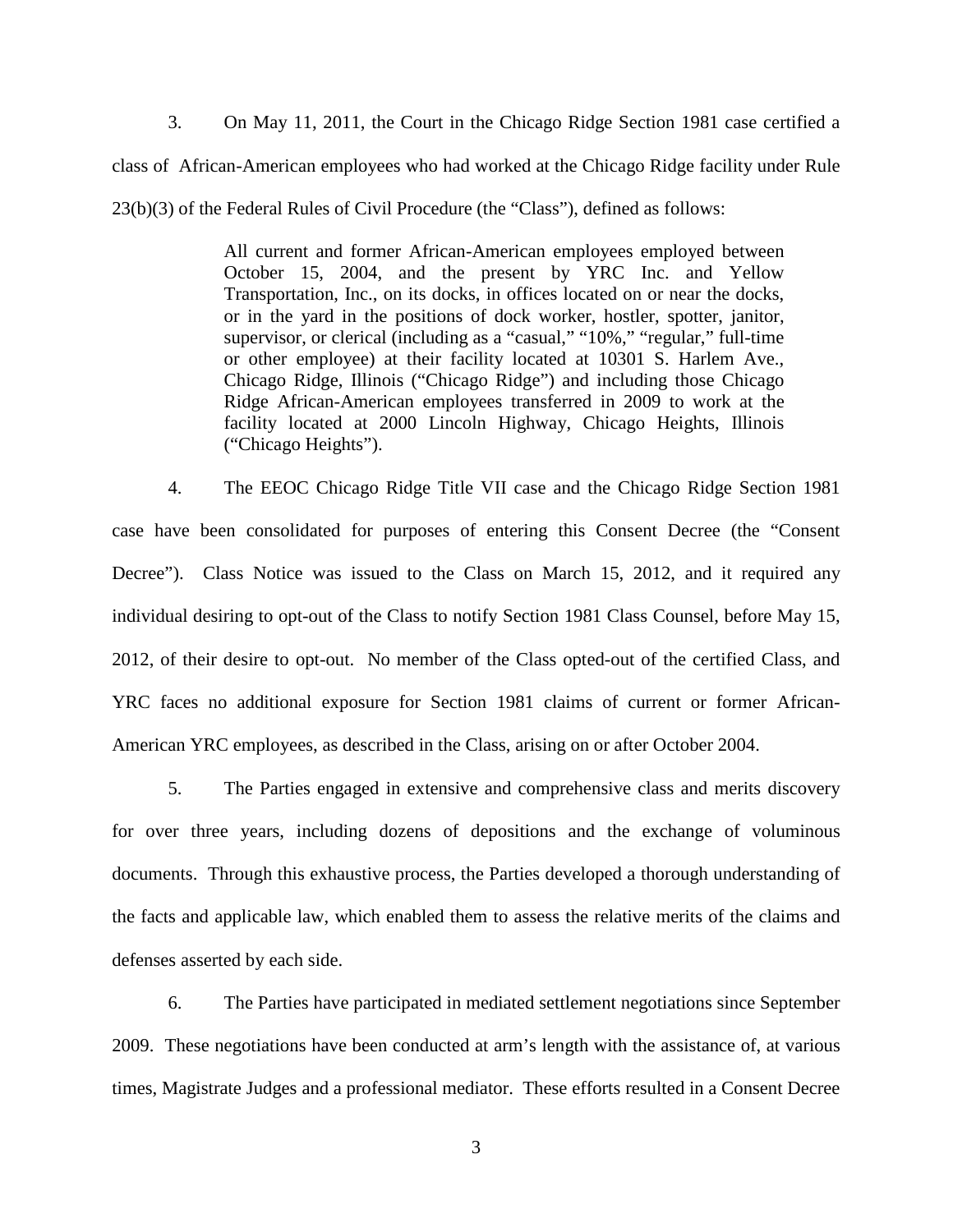that will settle both the EEOC Chicago Ridge Title VII case and the Chicago Ridge Section 1981 case prior to trials on the merits. This Consent Decree is subject to this Court's review and approval after notice to the Class, an opportunity for members of the Class to object to the settlement, and a Fairness Hearing.

7. The proposed Consent Decree is entered into by the EEOC, Class Counsel on behalf of the Named Plaintiffs and the Class in the Chicago Ridge Section 1981 case, and YRC. After carefully considering the facts and applicable law, the uncertainty of continued litigation, and as a result of having engaged in extensive arms-length negotiations, the Parties agree that it would be in their best interests to finally resolve all matters by entry of this Consent Decree. By entering into this Consent Decree, no Party makes any admission regarding any claims or potential claims or any defenses thereto.

8. The Consent Decree provides significant monetary relief to the Class. In terms of equitable relief, the Consent Decree recognizes that the Chicago Ridge facility has closed and the Class Members still employed by YRC or subject to recall by YRC now work at YRC's Chicago Heights facility. That facility is already subject to a Consent Decree that adequately protects the Class Members still employed by YRC or subject to recall by YRC.

9. The Consent Decree also provides an opportunity for members of the Class to object to the settlement and an evidentiary Fairness Hearing. The Consent Decree, however, does not provide Class Members with a second opt-out period because the initial Class Notice was issued to the Class in the Chicago Ridge Section 1981 case on March 15, 2012, and it required any individual desiring to opt-out of the Class to notify Class Counsel, before May 15, 2012, of their desire to opt-out. No member of the Class opted-out of the certified Class. The initial Class Notice provided Class Members with sufficient information so that they could make

4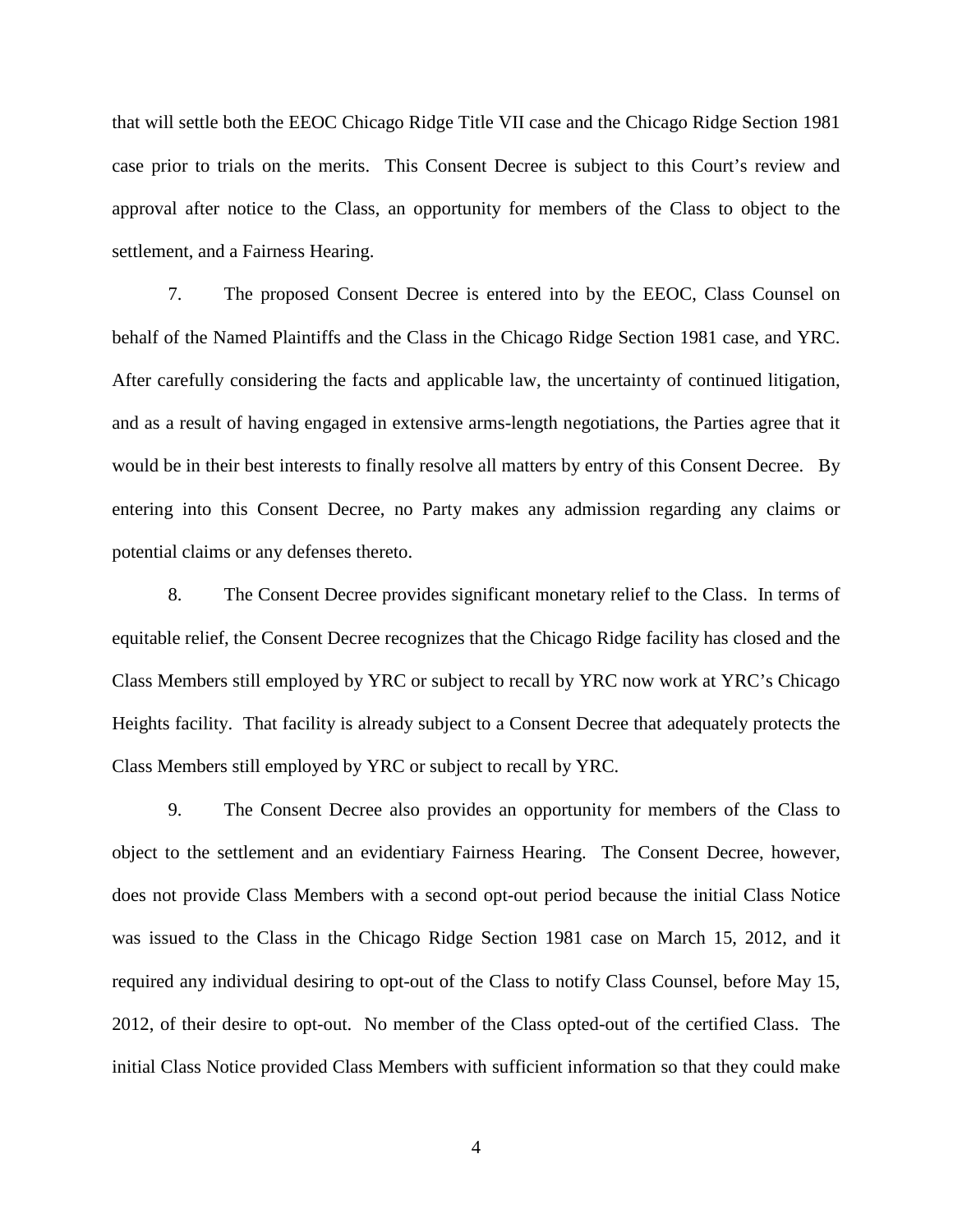a reasoned decision whether or not to opt-out of the class action and a second opt-out is not necessary.

10. Finally, the Consent Decree provides for the payment of attorneys' fees and costs to Class Counsel in the amount of One Million, One Hundred Thousand Dollars (\$1,100,000.00). Class Counsel will submit a motion for approval of their fees and costs prior to the Fairness Hearing so that any issue concerning the fees and costs can be addressed and resolved at the Fairness Hearing.

11. The Parties anticipate that upon its entry by this Court, this Consent Decree shall be final and binding upon the Class, the Parties, their successors, and assigns and shall release all claims to the extent allowed under Rule 23. The Parties, by and through their respective undersigned counsel, have agreed to this Consent Decree on the terms and conditions set forth in the Consent Decree, subject to the approval of this Court.

WHEREFORE, the Parties respectfully request that the Court enter an Order preliminarily approving the Consent Decree.

Respectfully submitted,

## For the EQUAL EMPLOYMENT OPPORTUNITY COMMISSION

Gregory Gochanour *s/Richard J. Mrizek* Supervisory Trial Attorney Richard J. Mrizek Trial Attorney Ethan M. M. Cohen Trial Attorney United States Equal Employment Opportunity Commission 500 W. Madison, Room 2000 Chicago, IL 60661 (312) 869-8117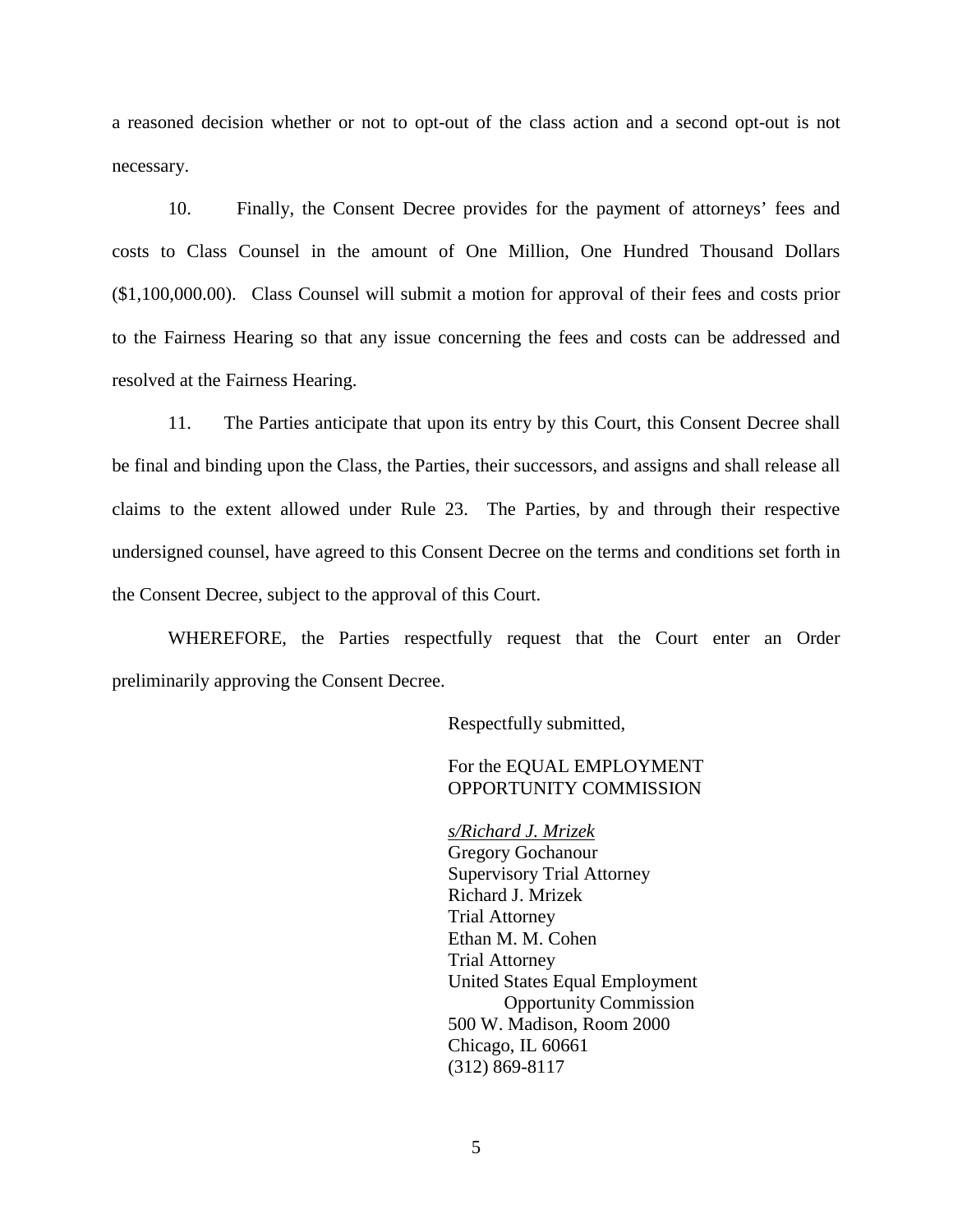# For INTERVENING PLAINTIFFS and the SECTION 1981 CLASS

RANDALL D. SCHMIDT *s/ Randall D. Schmidt* Edwin F. Mandel Legal Aid Clinic of the University of Chicago law School 6020 S. University Ave. Chicago, IL 60637 (773) 702-9611

CAROL COPLAN BABBITT The Law Office of Carol Coplan Babbitt 35 E. Wacker Dr. Suite 650 Chicago, IL 60601 (312) 435-9775

CATHERINE A. CAPORUSSO Law Office of Catherine Caporusso 53 W. Jackson Suite 505 Chicago, IL 60604 (312) 933-0655

For YRC INC.

KEVIN W. SHAUGHNESSY *s/ Kevin W. Shaughnessy* Baker & Hostetler LLP 200 S. Orange Avenue, Suite 2300 Orlando, FL 32801 (407) 649-4014

Dated: June 26, 2012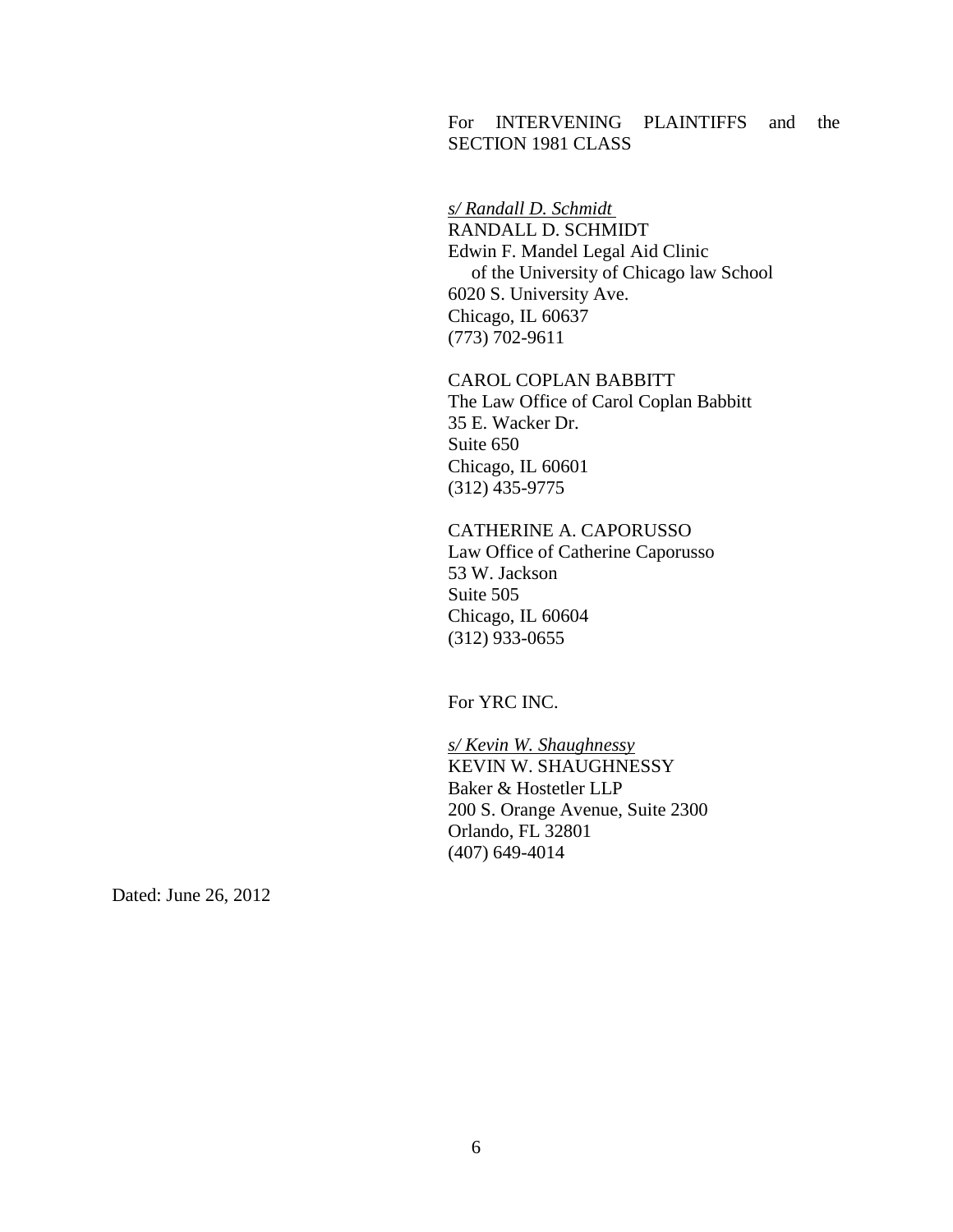#### **CERTIFICATE OF SERVICE**

I, Richard J. Mrizek, an attorney, hereby certify that I caused a copy of the foregoing **JOINT MOTION FOR PRELIMINARY APPROVAL OF CONSENT DECREE** to be served electronically via the Court's ECF system on the following persons on June 26, 2012:

> KEVIN W. SHAUGHNESSY Baker & Hostetler LLP 200 S. Orange Avenue, Suite 2300 Orlando, FL 32801 (407) 649-4014

RANDALL D. SCHMIDT Edwin F. Mandel Legal Aid Clinic of the University of Chicago law School 6020 S. University Ave. Chicago, IL 60637 (773) 702-9611

CAROL COPLAN BABBITT The Law Office of Carol Coplan Babbitt 35 E. Wacker Dr. Suite 650 Chicago, IL 60601 (312) 435-9775

## CATHERINE A. CAPORUSSO Law Office of Catherine Caporusso 53 W. Jackson Suite 505 Chicago, IL 60604

(312) 933-0655

Richard J. Mrizek *s/Richard J. Mrizek* Trial Attorney Ethan M. M. Cohen Trial Attorney United States Equal Employment Opportunity Commission

500 W. Madison, Room 2000 Chicago, IL 60661 (312) 869-8117